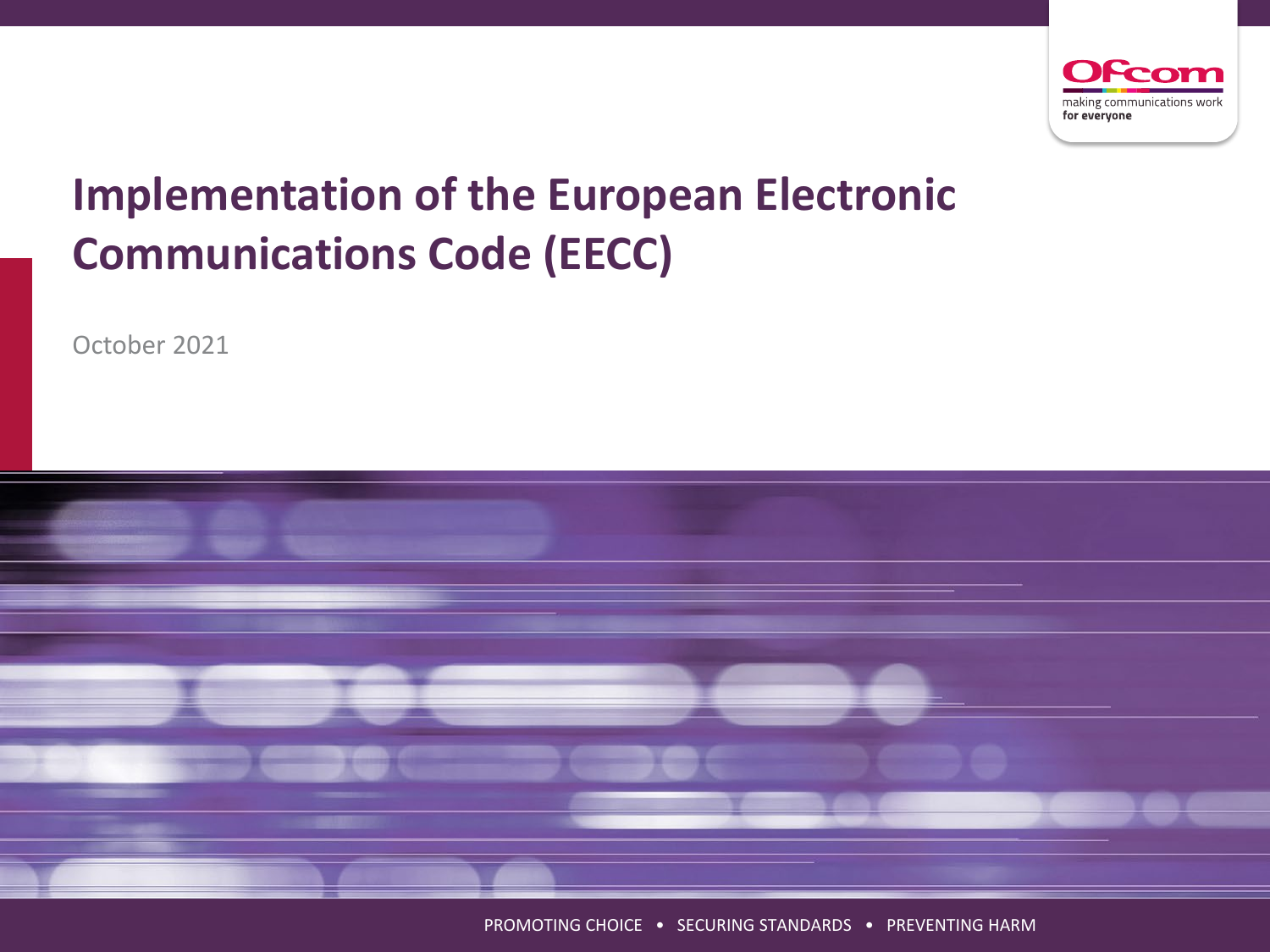

- **This slide pack provides a high-level summary of some of the upcoming changes to our General Conditions (and associated guidance documents) as a result of implementation of the European Electronic Communications Code (EECC).**
- **Its purpose is to sign-post some of the key changes and provide links to the relevant documents which contain the full details. Therefore these slides:**
	- **do not constitute guidance from Ofcom as to our interpretation of the rules nor how we expect providers to comply with their obligations;**
	- **are not comprehensive and there are other changes to the General Conditions which are not referenced but which providers will need to implement.**
- **Providers therefore must read the full details set out in the relevant linked documents and ensure they have made the changes that are necessary to ensure compliance with the new rules by the relevant deadlines.**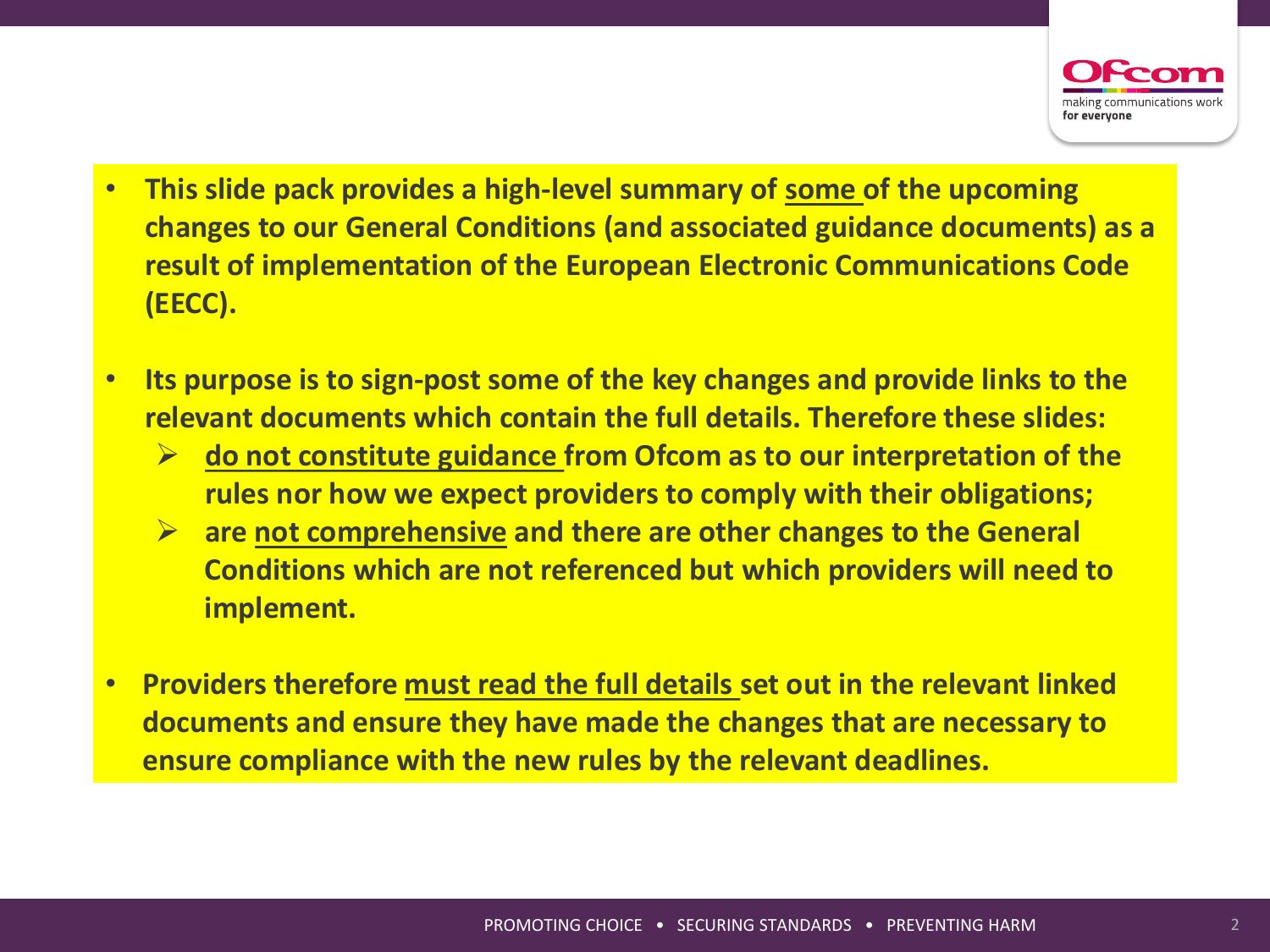# **The European Electronic Communications Code (EECC)**



- The EECC is an [EU Directive](https://eur-lex.europa.eu/legal-content/EN/TXT/PDF/?uri=OJ:L:2018:321:FULL&from=EN) that updated the regulatory framework for communications services. Although the UK has left the EU, under the terms of the Withdrawal Agreement the UK remained under an obligation to implement EU Directives into domestic law.
- The UK Government made clear that Ofcom should proceed to implement the end-user rights aspects of the EECC, and it made changes [to the law t](https://www.legislation.gov.uk/uksi/2020/1419/contents/made)o support this implementation.
- The EECC contains a package of measures designed to protect customers of broadband, mobile, pay TV and landline services – in particular to ensure these customers can shop around with confidence, make informed choices, switch easily and get a fair deal.
- The new protections fall within a range of areas, including:
	- Provision of information in contracts;
	- Transparency, comparison tools and publication of information;
	- Quality of service;
	- Contract duration and termination;
	- Protections for end-users with disabilities;
	- Switching and porting; and
	- Bundled offers.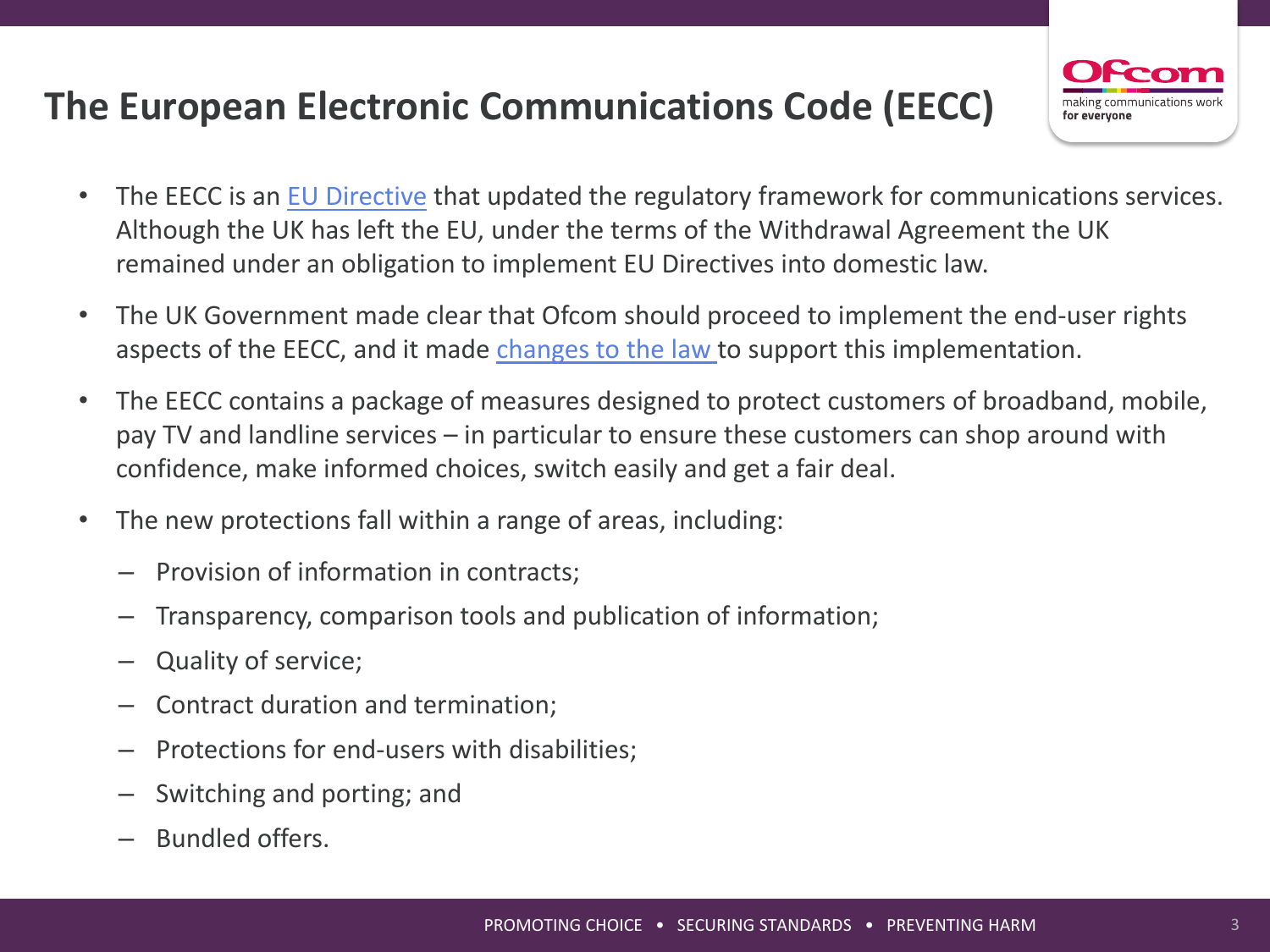# **Implementing the EECC into Ofcom's rules**



- We have implemented the new EECC protections through changes to Ofcom's General Conditions of Entitlement ('the General Conditions').
- The [General Conditions](https://www.ofcom.org.uk/phones-telecoms-and-internet/information-for-industry/telecoms-competition-regulation/general-conditions-of-entitlement) are regulatory rules that communications providers must comply with when providing services in the UK.
- Our [October 2020 statement](https://www.ofcom.org.uk/__data/assets/pdf_file/0023/204980/statement-eecc-revised-proposals.pdf) set out our overall decision on the changes needed to our General Conditions and guidance to implement the end-user rights provisions in the EECC .
- There are two upcoming deadlines by which providers need to have implemented these changes:
	- ― **17 December 2021:** the majority of the changes come into effect from this date; and
	- ― **17 June 2022:** new rules on the provision of contract information, extended customer rights to exit and the provision of an emergency video-relay service come into effect from this date.
- We have also made a number of changes to the switching rules to implement the EECC. In addition, providers will be required to put in place a new 'One Touch Switch' process where residential landline and broadband customers will only need to contact their new provider to switch. The new rules relating to switching and porting, including those originally due to come into effect on 19 December 2022, and the One Touch Switch rules, will now all come into effect on **3 April 2023**. The changes relating to One Touch Switch were confirmed in a statement [here](https://www.ofcom.org.uk/consultations-and-statements/category-2/simpler-broadband-switching).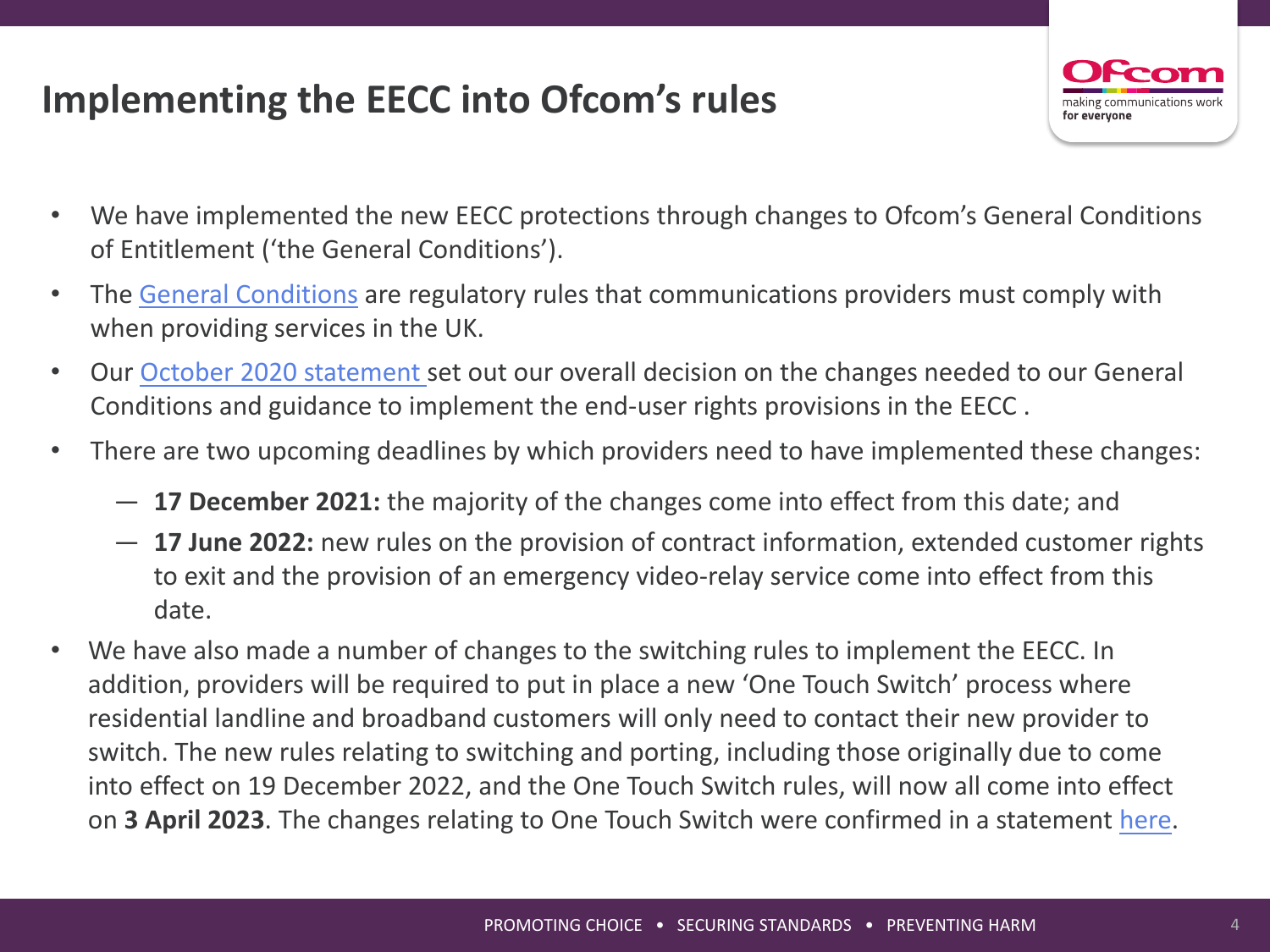

# **From 17 December 2021**

PROMOTING CHOICE • SECURING STANDARDS • PREVENTING HARM 5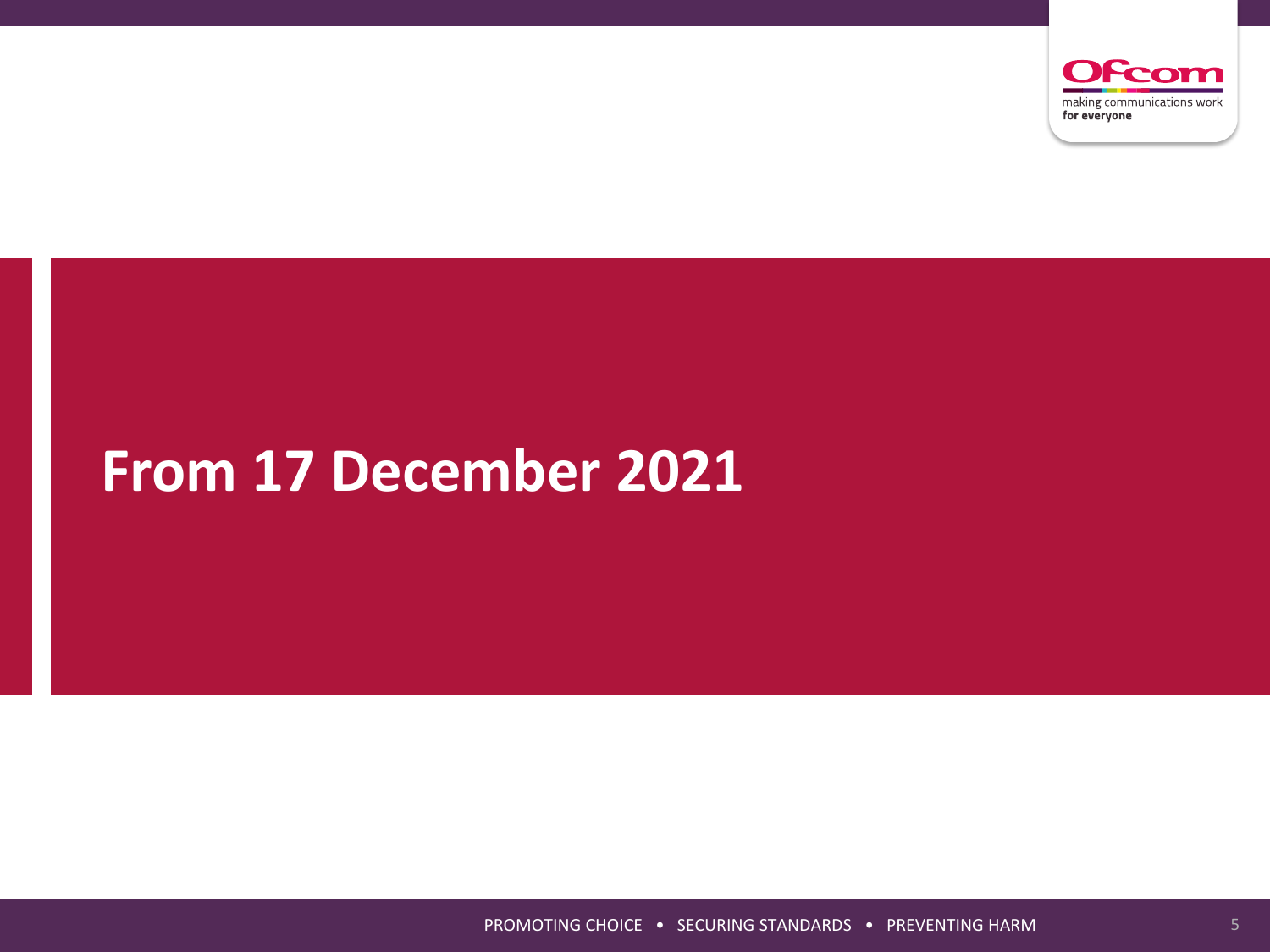# **New definitions**

• The EECC introduced a number of new definitions which we have incorporated and set out in the revised General Conditions with effect from 17 December 2021 onwards.



- These include new definitions for different types of communication services, including '**Internet Access Services**' and '**Number-based Interpersonal Communications Services**' – we refer to these in these slides as '**internet access**' and '**phone services**'.
- A summary of some of the key new definitions include:
	- **'Bundle'**: a contract, or two or more closely related or linked contracts, at least one of which relates to the provision of an internet access service or a number-based interpersonal communications service. The other services/contracts which may comprise part of a "Bundle" include content services or terminal equipment (such as mobile handsets). In our [October 2020 statement](https://www.ofcom.org.uk/__data/assets/pdf_file/0023/204980/statement-eecc-revised-proposals.pdf) we discuss some of the types of linked contracts that are likely to be seen as a Bundle, including where there are financial, technical or contractual dependencies involved (see paragraphs 4.15 – 4.31).
	- **'Microenterprise or Small Enterprise Customer'**: a business (that is not a communications provider) for which no more than 10 individuals work, whether as employees, volunteers or otherwise.
	- **'Not-For-Profit Customer'**: a body for which no more than 10 individuals work (whether as employees or otherwise but excluding volunteers), whose income is applied solely for charitable or public purposes and which may not distribute its assets to its members.
- See section 4 of our [October 2020 statement](https://www.ofcom.org.uk/__data/assets/pdf_file/0023/204980/statement-eecc-revised-proposals.pdf) for the full details of changes to the defined terms used in the General Conditions and the [December 2021 GCs](https://www.ofcom.org.uk/__data/assets/pdf_file/0016/209500/annex-3-revised-gc-eecc-17-dec-21.pdf) for the full definitions.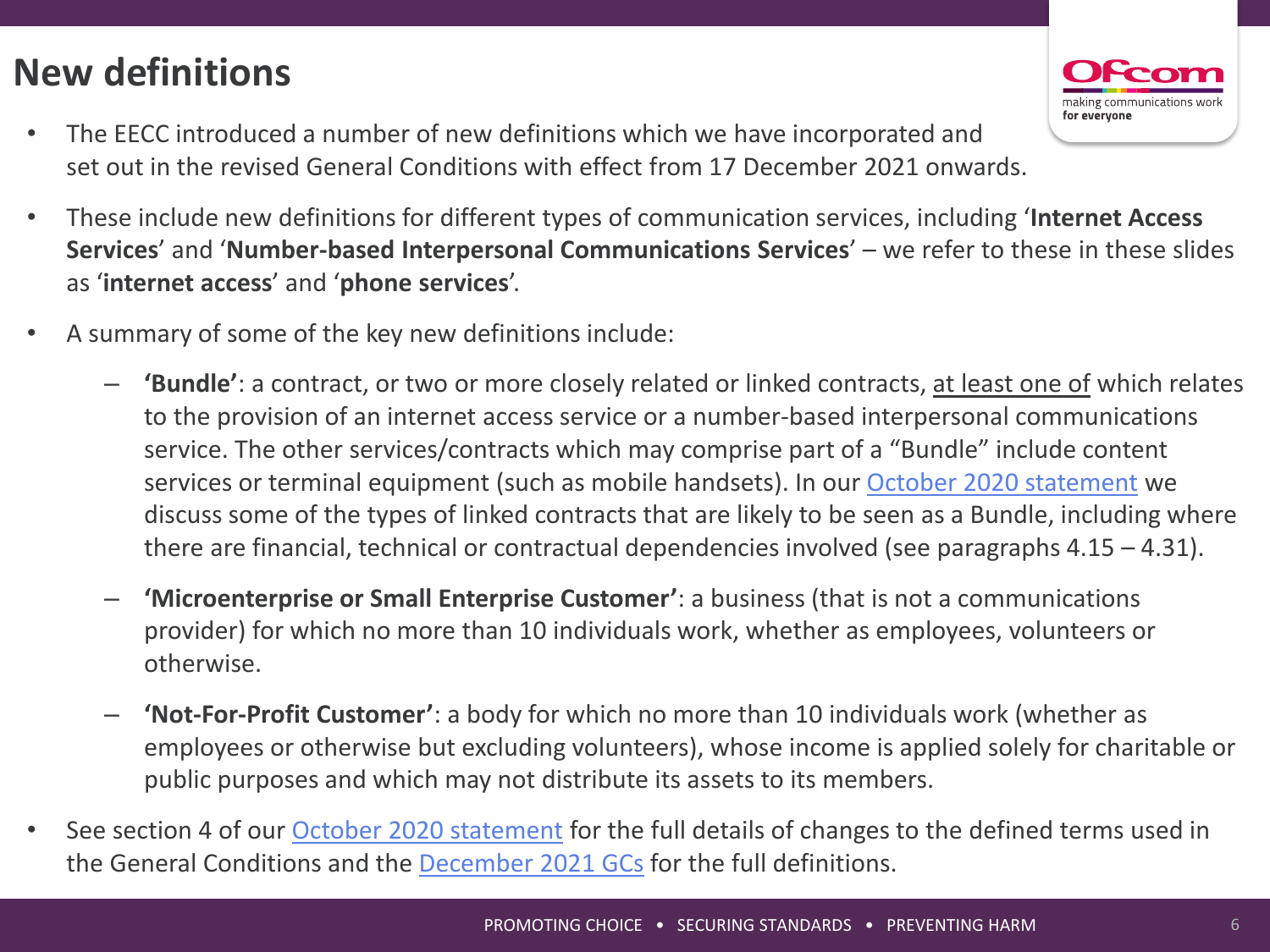## **Summary – December 2021 changes**



| Areas of new or amended rules                                                                   | <b>Relevant GCs</b>       | <b>Link to new GCs</b>                               |
|-------------------------------------------------------------------------------------------------|---------------------------|------------------------------------------------------|
| <b>Conditions and procedures for contract termination</b>                                       | C1.8                      |                                                      |
| <b>Prohibition on handset locking</b>                                                           | C1.9                      |                                                      |
| <b>Contract duration</b>                                                                        | $C1.11 - C1.12$           |                                                      |
| Information on bundles in end-of-contract<br>notifications and annual best tariff notifications | $C1.23 - C1.36$           | <b>Annex 3: Revised</b><br><b>General Conditions</b> |
| <b>Sharing information with third parties</b>                                                   | $C2.19 - C2.21$           | (unofficial consolidated<br>version) December        |
| <b>Publication of information</b>                                                               | $C2.3 - C2.4$ and $C2.16$ | 2021 (ofcom.org.uk)                                  |
| Billing – providing up-to-date information and service<br>usage notifications                   | C3.7 and C3.13–C3.14      |                                                      |
| <b>Providing communication materials in accessible</b><br>formats                               | C5.15                     |                                                      |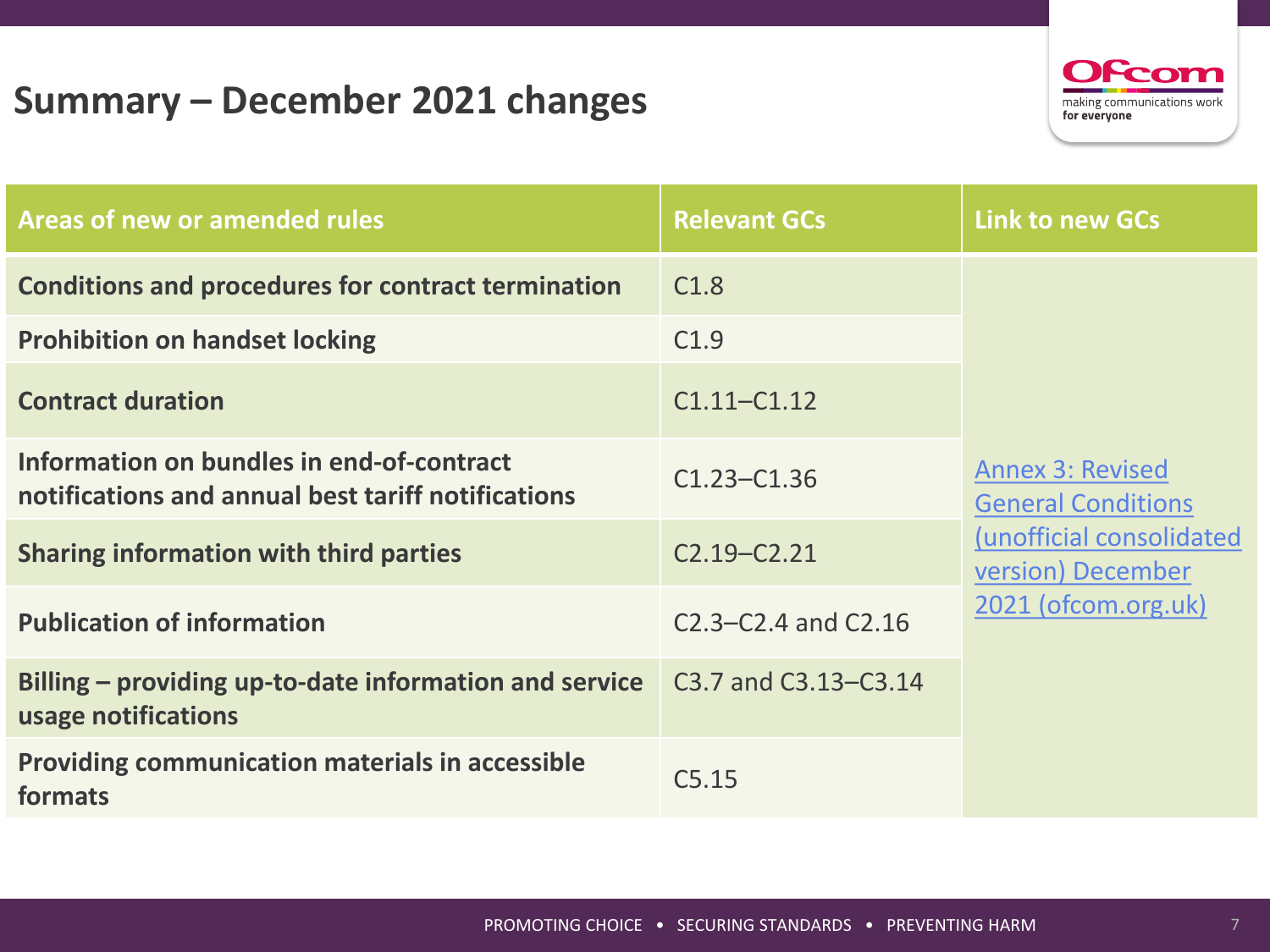# **Conditions and procedures for contract termination**



- The existing rule requiring that conditions and procedures for contract termination do not act as a disincentive to customer switching is being extended to bundles; and
- We've set out new guidance on the approach we will take when assessing whether linked contracts that have different end-dates ('non-coterminous contracts') are likely to disincentivise customer switching.

| <b>Rule summary &amp; purpose:</b>                                                                                                                                                                                                                                                       | <b>Applies to</b>                                                                                                                                                                                                                                                                 | <b>Relevant documents:</b>                                                                                                                              |
|------------------------------------------------------------------------------------------------------------------------------------------------------------------------------------------------------------------------------------------------------------------------------------------|-----------------------------------------------------------------------------------------------------------------------------------------------------------------------------------------------------------------------------------------------------------------------------------|---------------------------------------------------------------------------------------------------------------------------------------------------------|
| <b>General Condition: C1.8</b><br>Conditions and procedures for<br>$\bullet$ .<br>contract termination must not<br>act as a disincentive against<br>customers changing provider;<br>Aims to ensure customers can<br>$\bullet$<br>switch provider without facing<br>unnecessary barriers. | Providers of all communication<br>services (excluding machine to<br>machine);<br>Customers who are Consumers,<br>and Micro Enterprise, Small<br><b>Enterprise and Not for Profit</b><br><b>Customers</b> (unless they have<br>expressly agreed otherwise); and<br><b>Bundles.</b> | See Section 11 of our<br>October 2020 statement.<br>New guidance in<br>paragraphs A10.25-<br>A10.39 of the C1 Contract<br><b>Requirements Guidance.</b> |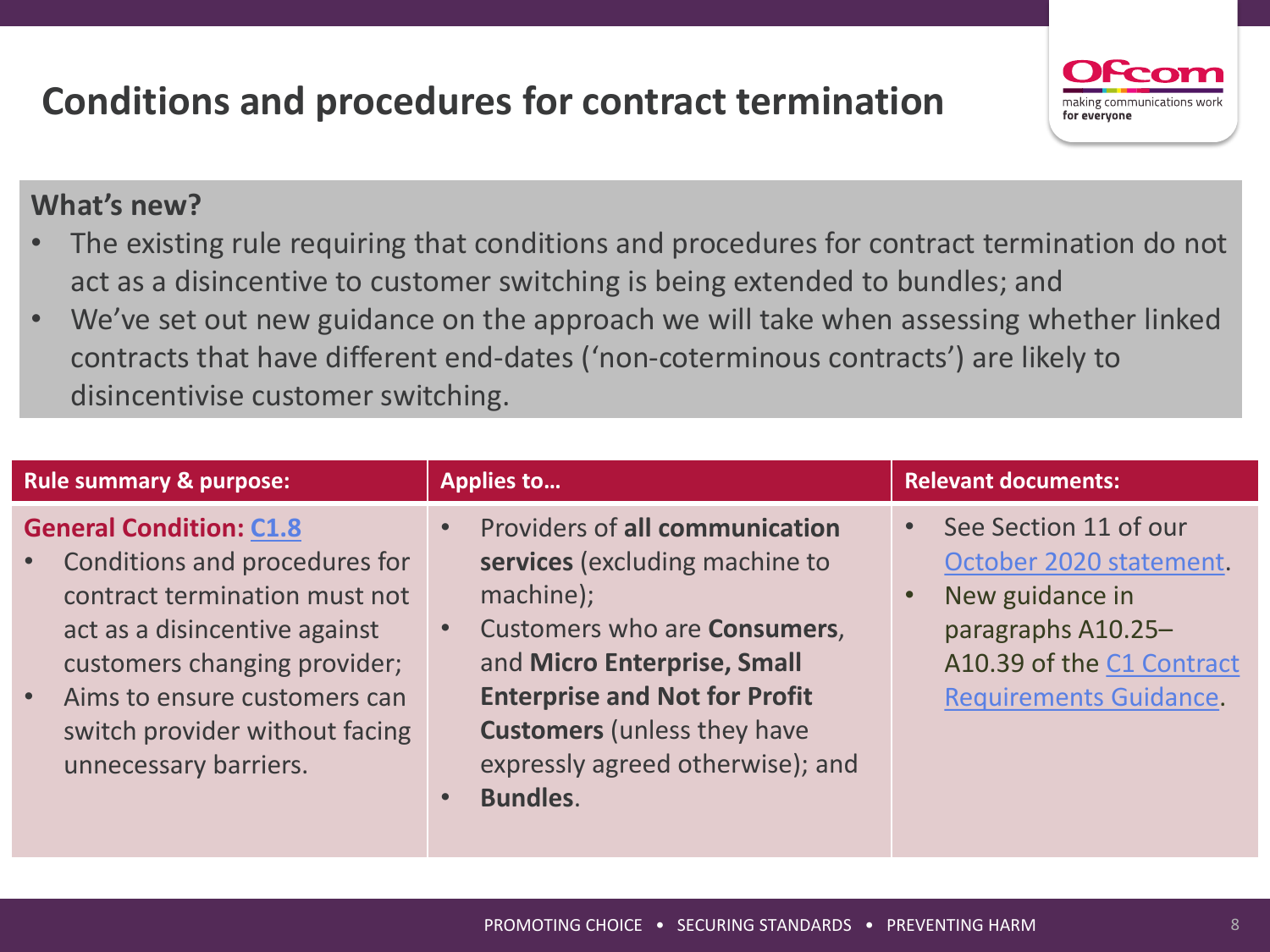### **Handset locking**



• Mobile providers will be prohibited from selling locked handsets to consumers.

| <b>Rule summary &amp; purpose:</b>                                                                                                                                                                                                        | <b>Applies to</b>                                                                                                                                                            | <b>Relevant documents:</b>                       |
|-------------------------------------------------------------------------------------------------------------------------------------------------------------------------------------------------------------------------------------------|------------------------------------------------------------------------------------------------------------------------------------------------------------------------------|--------------------------------------------------|
| <b>General Condition: C1.9</b><br>No handset locking restrictions<br>$\bullet$<br>should be applied to any mobile<br>device.<br>Aims to ensure that locked<br>$\bullet$<br>devices do not act to<br>disincentivise customer<br>switching. | Providers who sell or provide<br>mobile devices to <b>Consumers</b><br>as part of a bundle with any<br>communications service<br>(excluding machine to machine<br>services). | See Section 10 of our<br>October 2020 statement. |

Feo making communications work

for everyone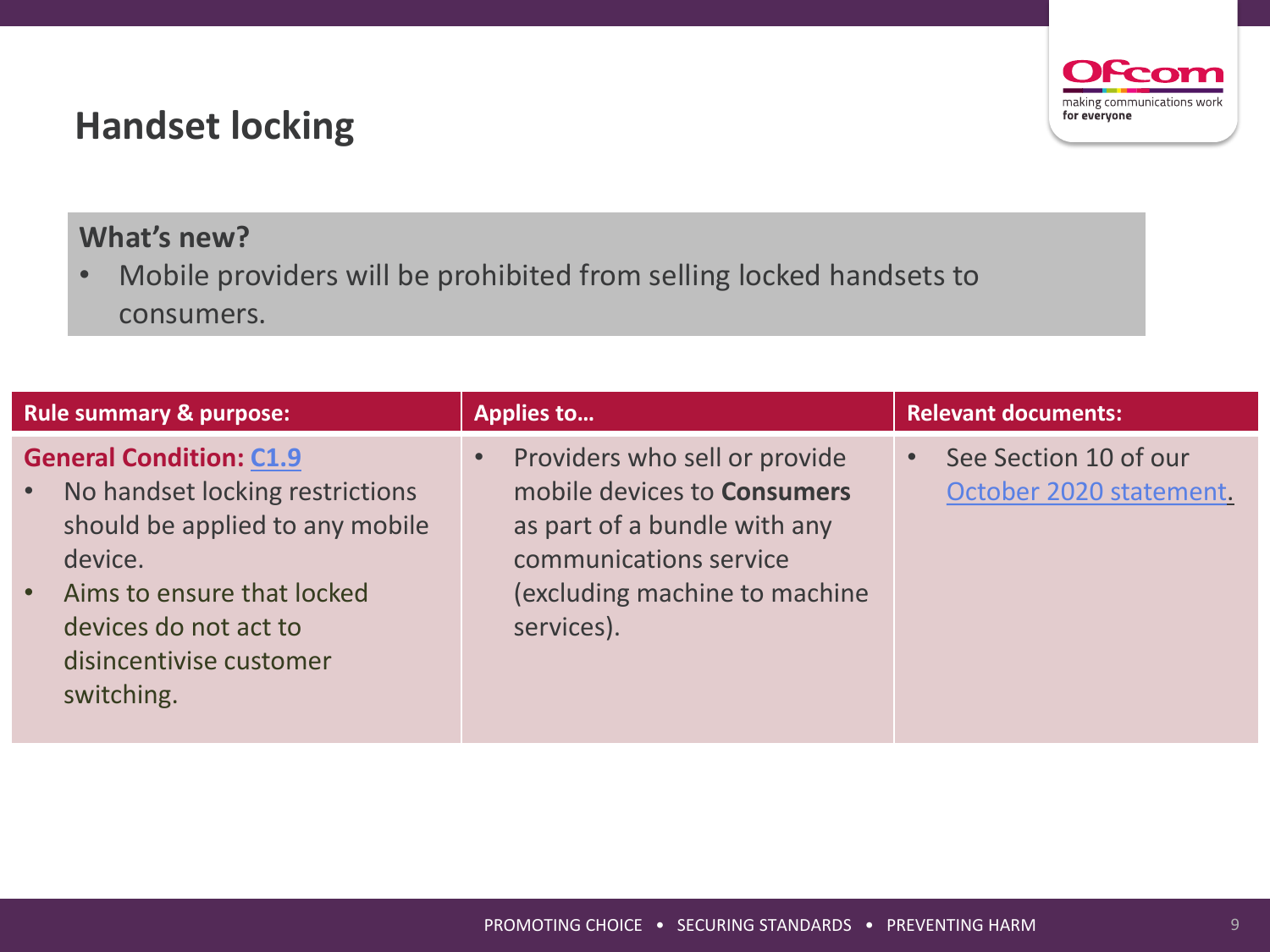# **Contract Duration**



- The two year maximum on commitment periods is being extended to cover bundles (including terminal equipment) and microenterprise, small enterprise and not for profit customers; and
- Internet and phone providers will not be allowed to extend the duration of a customer's existing contract when they buy additional services, unless the customer gives their express consent.

| <b>Rule summary &amp; purpose:</b>                                                                                                                                                                                                                                                                                                                                                                                                    | <b>Applies to</b>                                                                                                                                                                                                                                                                                                                                                                                                 | <b>Relevant documents:</b>                                          |
|---------------------------------------------------------------------------------------------------------------------------------------------------------------------------------------------------------------------------------------------------------------------------------------------------------------------------------------------------------------------------------------------------------------------------------------|-------------------------------------------------------------------------------------------------------------------------------------------------------------------------------------------------------------------------------------------------------------------------------------------------------------------------------------------------------------------------------------------------------------------|---------------------------------------------------------------------|
| General Conditions: C1.11 - C1.12<br>Providers shall not offer contracts<br>$\bullet$<br>with a commitment period longer<br>than 24 months $(C1.11)$<br>Contract durations should not be<br>$\bullet$<br>extended without a customer's<br>consent when buying additional<br>services (C1.12)<br>Aimed at helping ensure customer<br>$\bullet$<br>switching is not unduly hindered by<br>being locked into long commitment<br>periods. | C1.11 applies to providers of all<br>communication services (excluding<br>machine to machine)<br>C1.12 only applies to providers of<br>$\bullet$<br>internet access and phone services<br>Both rules apply to:<br><b>Consumers, and Micro Enterprise,</b><br><b>Small Enterprise and Not for Profit</b><br><b>Customers</b> (unless they have expressly<br>agreed otherwise); and<br><b>Bundles.</b><br>$\bullet$ | See paragraphs<br>$7.23 - 7.99$ in<br>our October<br>2020 statement |
|                                                                                                                                                                                                                                                                                                                                                                                                                                       |                                                                                                                                                                                                                                                                                                                                                                                                                   |                                                                     |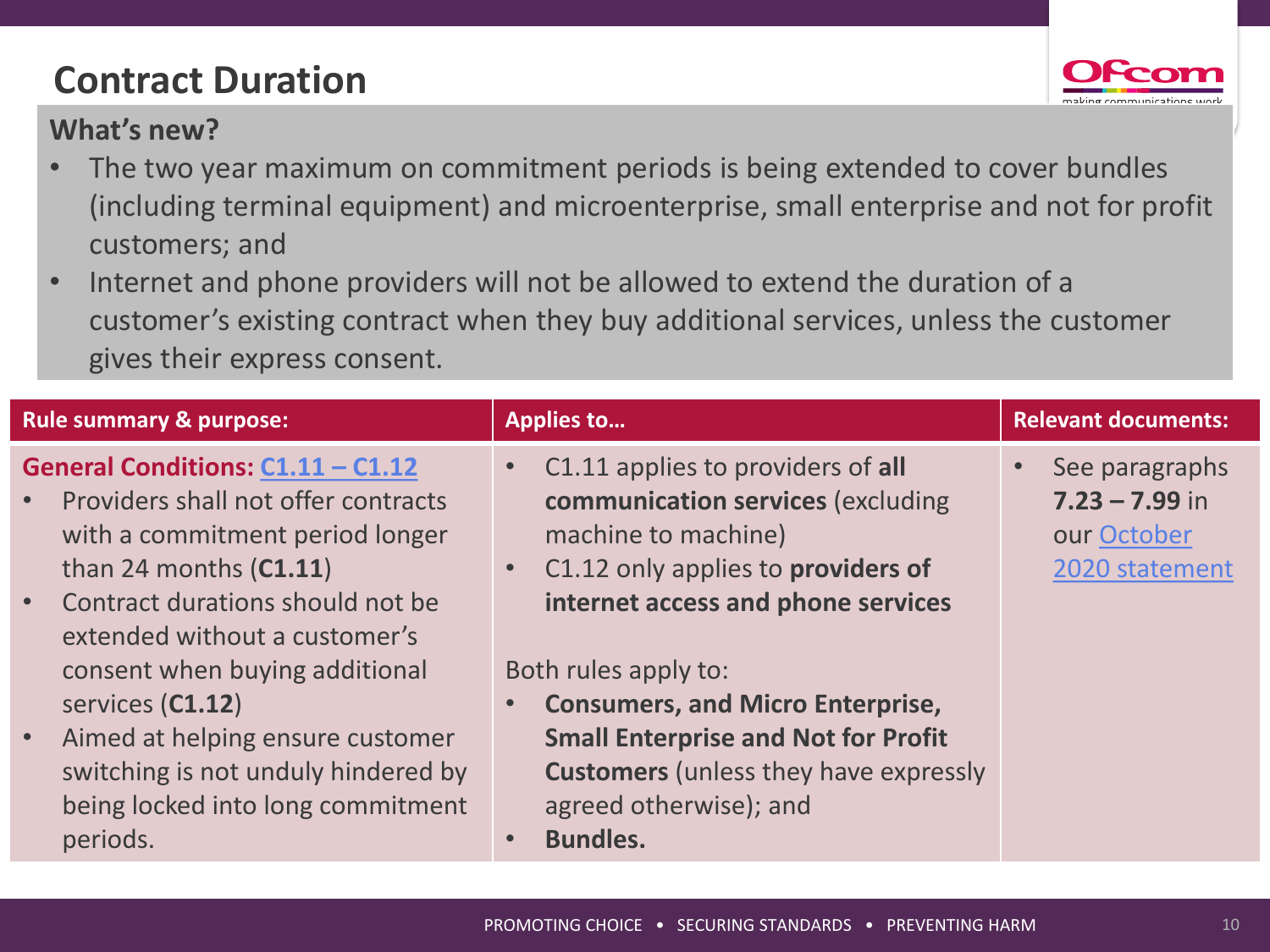# **Information on bundles in ECNs and ABTNs**



#### **What's new?**

• End-of-contract notifications (ECNs) and annual best tariff notifications (ABTNs) sent to customers must include details of other contracts taken as part of a bundle.

| <b>Rule summary &amp; purpose:</b>                                                                                                                                                                                                                                                                                                                                                  | <b>Applies to</b>                                                                                                                                                                                                                                                                                               | <b>Relevant documents:</b>                                                                                                                                              |
|-------------------------------------------------------------------------------------------------------------------------------------------------------------------------------------------------------------------------------------------------------------------------------------------------------------------------------------------------------------------------------------|-----------------------------------------------------------------------------------------------------------------------------------------------------------------------------------------------------------------------------------------------------------------------------------------------------------------|-------------------------------------------------------------------------------------------------------------------------------------------------------------------------|
| <b>General Conditions: C1.23 - C1.36</b><br>Providers sending ECNs and ABTNs<br>$\bullet$ .<br>must tell customers about any other<br>contracts they take in a Bundle,<br>including the end dates of any<br>commitment periods for those<br>contracts.<br>Aims to ensure customers are given<br>$\bullet$<br>useful and effective information in<br>order to make informed choices. | Providers of all communication<br>services; and<br>All end-users of those<br>communications services.<br>Bundles, but limited to Consumers,<br>and/or Micro Enterprise, Small<br><b>Enterprise and Not for Profit</b><br><b>Customers</b> (unless they have<br>expressly agreed otherwise) of<br>those bundles. | Paragraphs 7.100 -<br><b>7.155 in our</b><br>October 2020<br>statement<br><b>Guidance (for</b><br>residential<br>customers) in<br>paragraphs A10.63<br>to A10.112 here. |
|                                                                                                                                                                                                                                                                                                                                                                                     |                                                                                                                                                                                                                                                                                                                 |                                                                                                                                                                         |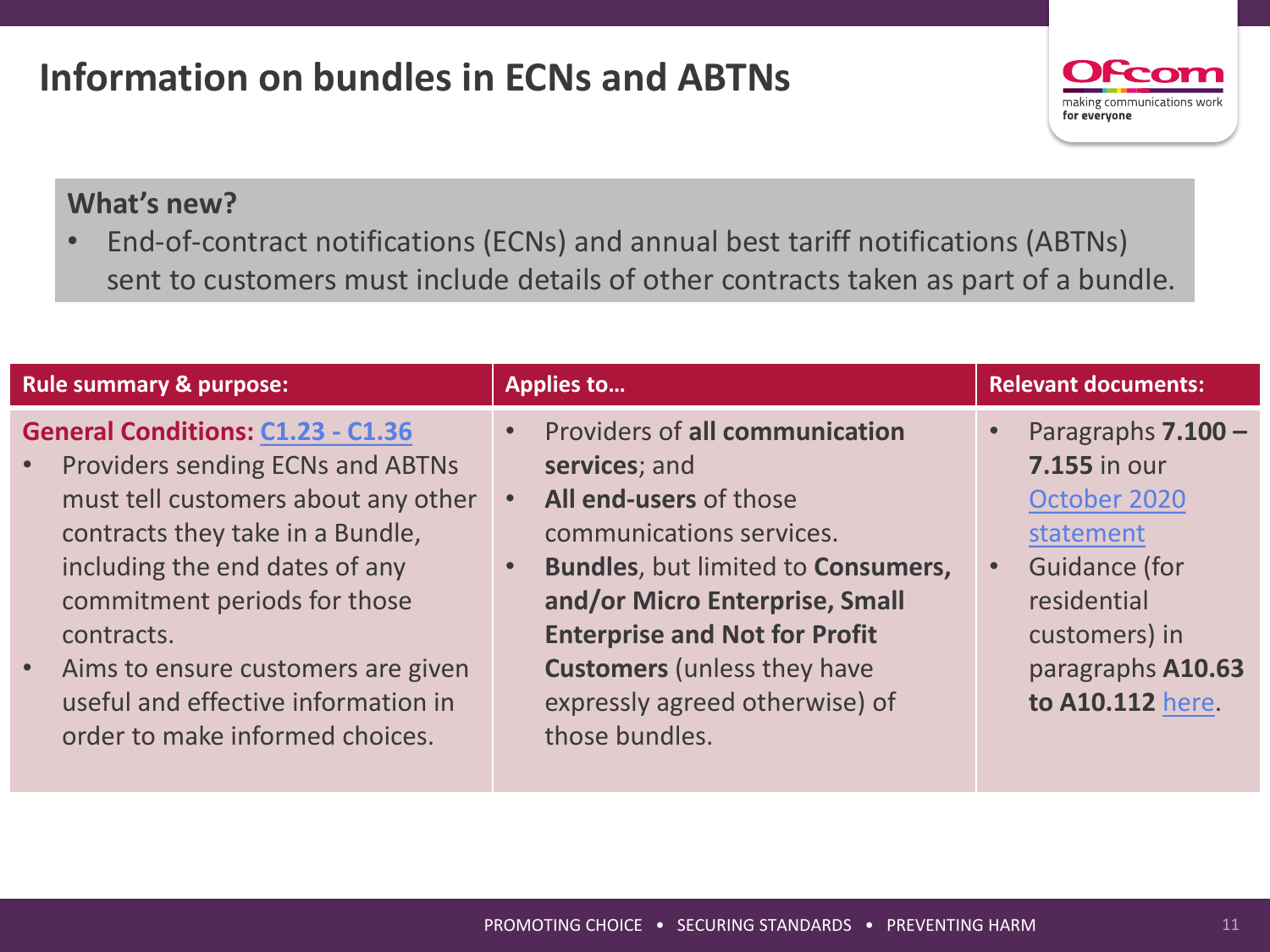## **Publication of information**



- The list of information that providers must publish on their websites is being extended to include additional details (e.g. on bundles, and on services for customers with disabilities).
- New requirements to publish in a machine-readable manner and accessible format.

| <b>Rule summary &amp; purpose:</b>                                                                                                                                                                                                                                                                                                                                                  | <b>Applies to</b>                                                                                                                                                                                                                                                                                                                                | <b>Relevant documents:</b>                                             |
|-------------------------------------------------------------------------------------------------------------------------------------------------------------------------------------------------------------------------------------------------------------------------------------------------------------------------------------------------------------------------------------|--------------------------------------------------------------------------------------------------------------------------------------------------------------------------------------------------------------------------------------------------------------------------------------------------------------------------------------------------|------------------------------------------------------------------------|
| General Conditions: C2.3 - C2.4 and<br>C <sub>2.16</sub><br>The information must be published<br>$\bullet$ .<br>in a clear, comprehensive and<br>machine-readable manner, and in<br>an accessible format for those with<br>disabilities<br>Aims to promote transparency,<br>$\bullet$<br>helping customers compare<br>different providers more easily and<br>make informed choices. | Providers of internet access and/or<br>phone services.<br>All end-users of those<br>$\bullet$<br>communications services.<br>Bundles, but limited to Consumers,<br>$\bullet$<br>and/or Micro Enterprise, Small<br><b>Enterprise and Not for Profit</b><br><b>Customers</b> (unless they have<br>expressly agreed otherwise) of<br>those bundles. | Paragraphs $6.34 -$<br><b>6.58 in our</b><br>October 2020<br>statement |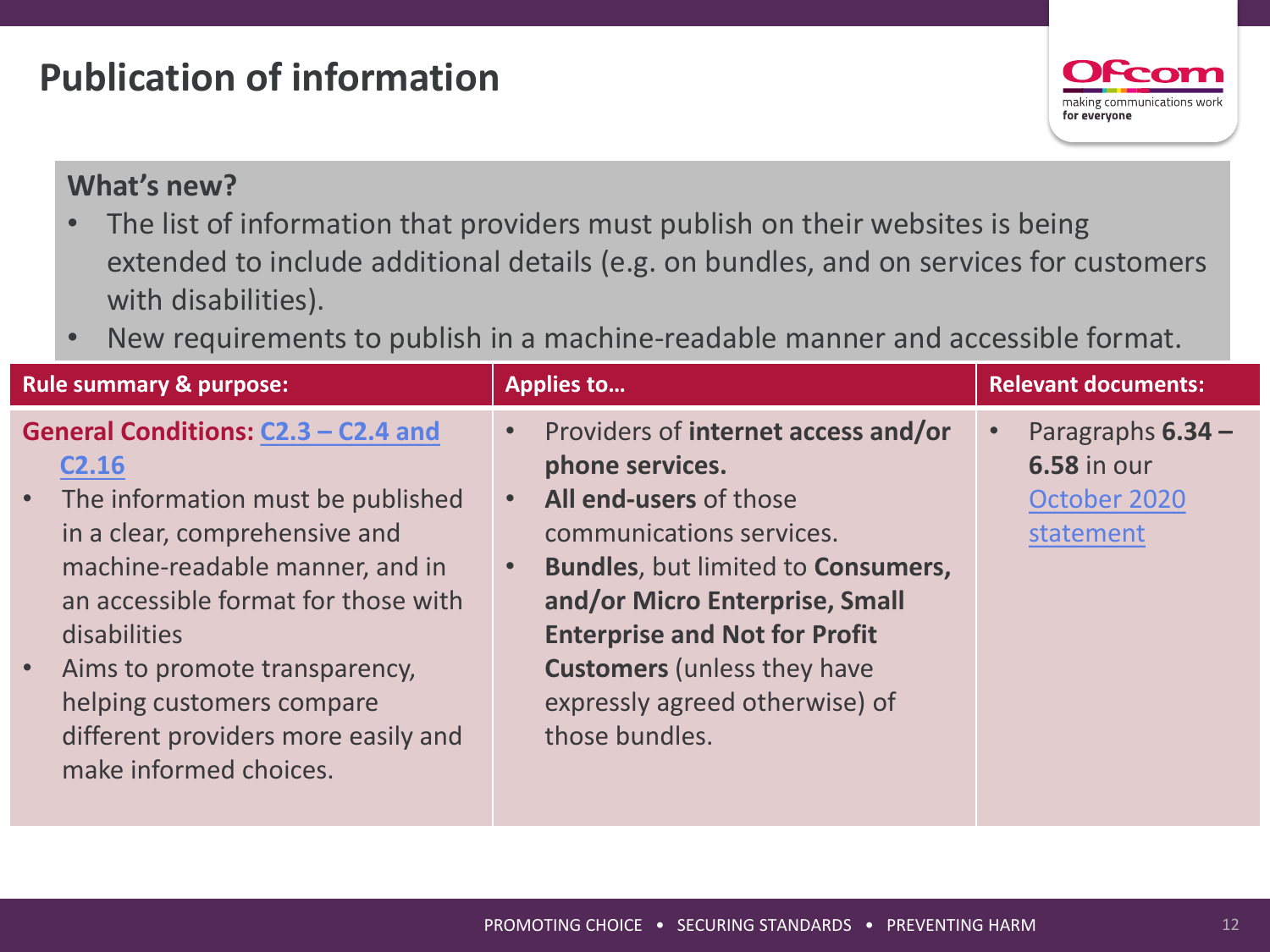# **Sharing information with third parties**



- Internet and phone providers must make information available to qualifying third parties, for the purposes of providing a comparison tool.
- The information must be available free of charge and in open data formats.

| <b>Rule summary &amp; purpose:</b>                                                                                                                                                                                                                                                                                                                                                                                                                                                                                                                                                                                             | <b>Applies to</b>                                                                                              | <b>Relevant documents:</b>                                                           |
|--------------------------------------------------------------------------------------------------------------------------------------------------------------------------------------------------------------------------------------------------------------------------------------------------------------------------------------------------------------------------------------------------------------------------------------------------------------------------------------------------------------------------------------------------------------------------------------------------------------------------------|----------------------------------------------------------------------------------------------------------------|--------------------------------------------------------------------------------------|
| General Conditions: C2.19 - C2.21<br>Providers must make available certain<br>information relating to prices, tariffs and<br>minimum quality of service levels (C2.21).<br>Providers are encouraged to make the<br>$\bullet$<br>information available in a machine-readable<br>format, such that software applications can<br>identify and extract specific data from it easily.<br>There are a number of conditions third parties<br>$\bullet$ .<br>must meet to be a 'qualifying' comparison<br>tool ( <b>C2.20</b> ).<br>Aims to ensure consumers have clear and<br>comparable information about<br>communication services. | <b>Providers of internet</b><br>access and/or phone<br>services; and<br><b>Consumers of those</b><br>services. | Paragraphs $6.67 -$<br>$\bullet$<br><b>6.112 in our</b><br>October 2020<br>statement |
|                                                                                                                                                                                                                                                                                                                                                                                                                                                                                                                                                                                                                                |                                                                                                                |                                                                                      |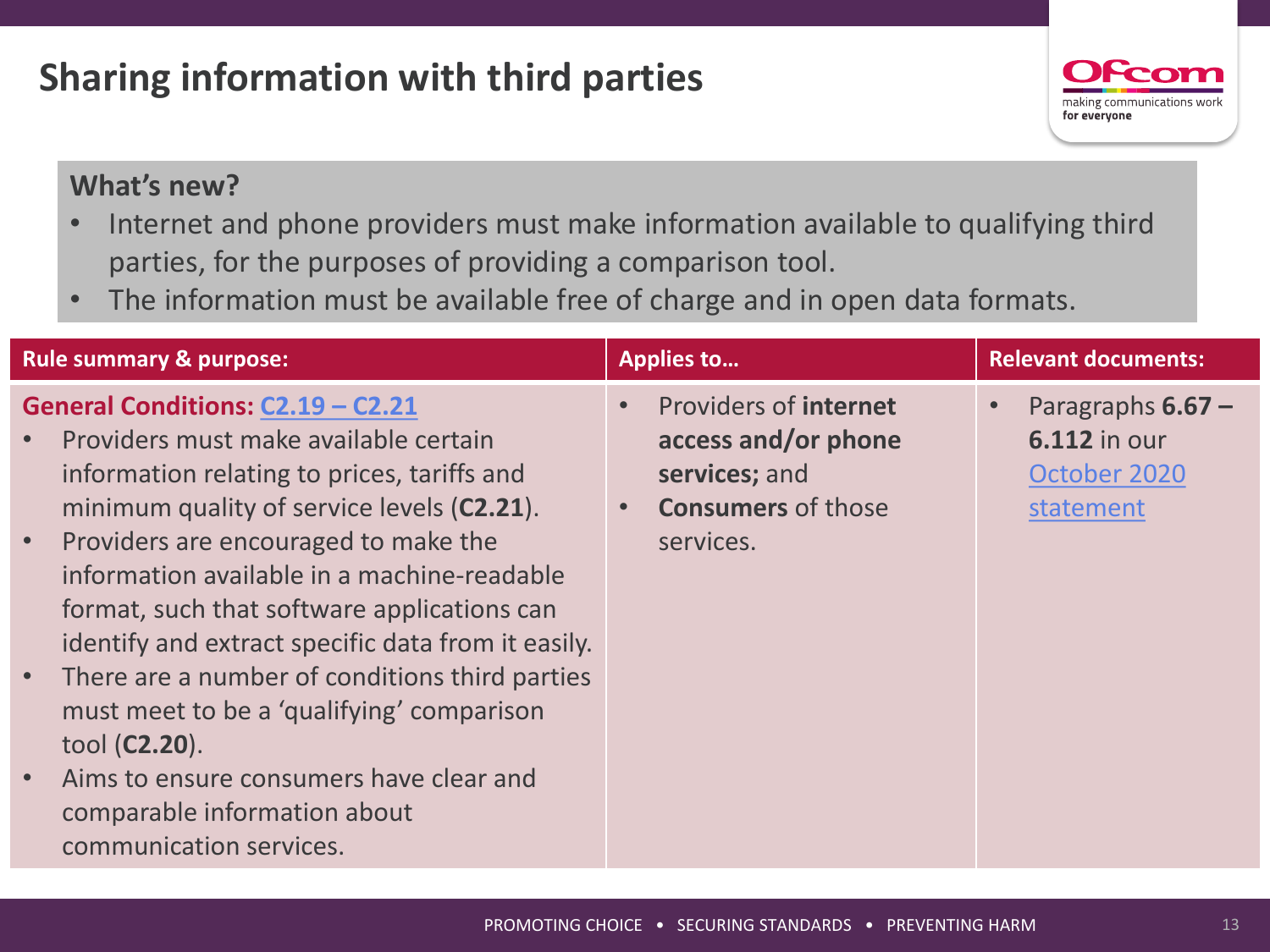# **Billing – providing up-to-date information and service usage notifications**



- Billing information made available to all customers must be "up-to-date".
- Consumers, micro/small enterprise and not for profit customers must be notified when a service included in their tariff plan is fully used up.

| <b>Rule summary &amp; purpose:</b>                                                                                                                                                                                                                                                                                                                                  | <b>Applies to</b>                                                                                                                                                                                                                                                                                                     | <b>Relevant documents:</b>                                                         |
|---------------------------------------------------------------------------------------------------------------------------------------------------------------------------------------------------------------------------------------------------------------------------------------------------------------------------------------------------------------------|-----------------------------------------------------------------------------------------------------------------------------------------------------------------------------------------------------------------------------------------------------------------------------------------------------------------------|------------------------------------------------------------------------------------|
| General Conditions: C3.7 and C3.13 - C3.14<br>Providers must ensure up-to-date billing<br>$\bullet$<br>information is available to customers<br>$(C3.7)$ .<br>Notifications advising customers when a<br>$\bullet$<br>service has been fully used up must<br>include information on the charges they<br>will incur outside of the tariff plan (C3.13<br>and C3.14). | <b>C3.7</b> applies to any person who<br>$\bullet$<br>provides phone services<br>and/or internet access.<br>$C3.13 - C3.14$ apply to persons<br>$\bullet$<br>that provide those<br>communications services to<br><b>Consumers and/or Micro</b><br><b>Enterprise, Small Enterprise</b><br>and Not for Profit Customers | Paragraphs $6.3 -$<br>$\bullet$<br><b>6.33 in our</b><br>October 2020<br>statement |
| Aims to help customers manage their<br>$\bullet$<br>consumption of communications services<br>and avoid bill shock.                                                                                                                                                                                                                                                 | (unless they have expressly<br>agreed otherwise).                                                                                                                                                                                                                                                                     |                                                                                    |

naking communications

for everyone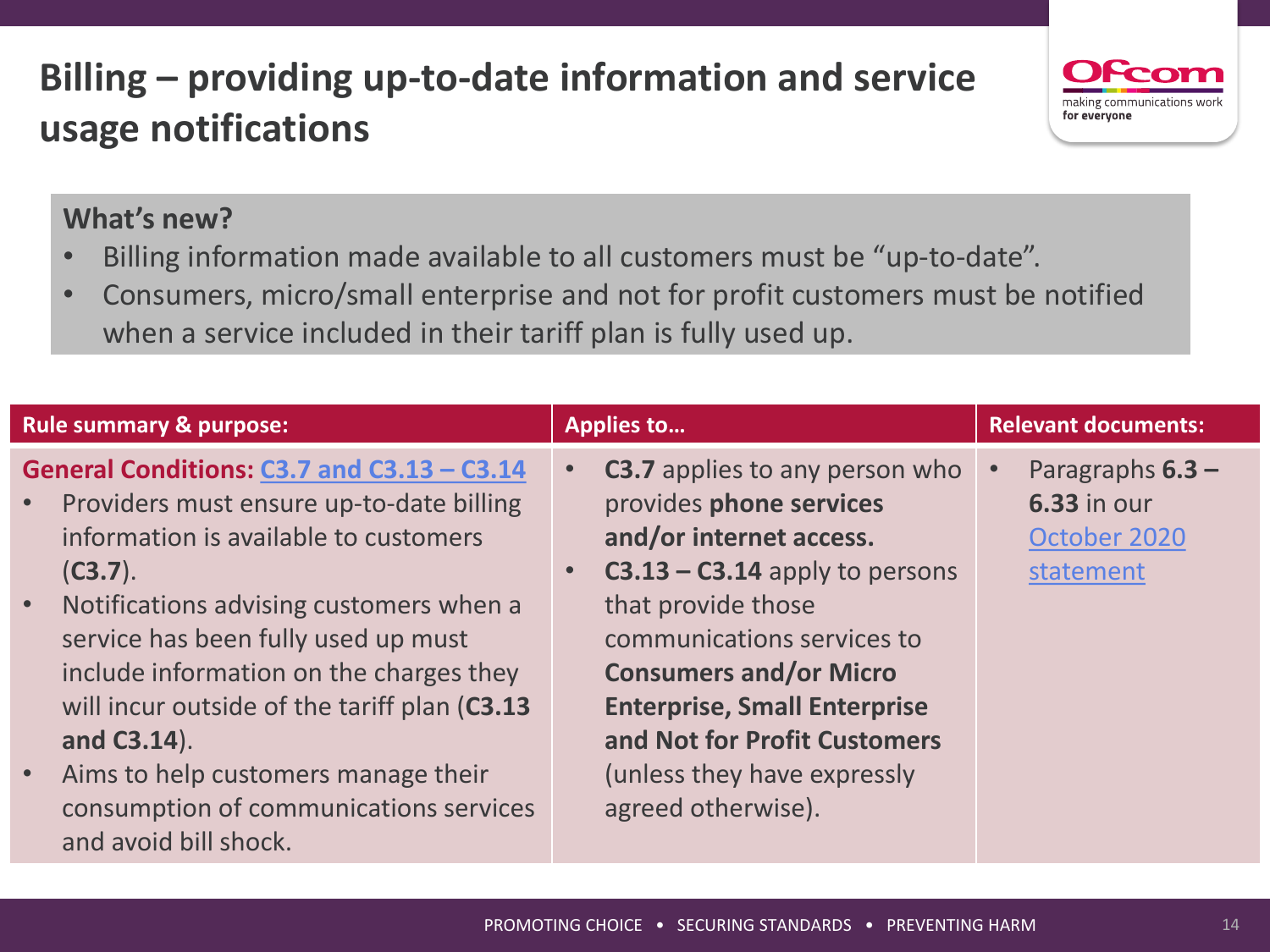# **Providing communication materials in accessible formats**



#### **What's new?**

• Customers that need information in an accessible format because of their disabilities will be able to request that their provider makes its communication materials available, free of charge, in a format that meets the customer's needs (e.g. braille or large-print).

| <b>Rule summary &amp; purpose:</b>                                                                                                                                                                                                                                                                                                                                                                                                                                                                       | <b>Applies to</b>                                                                                         | <b>Relevant documents:</b>                                    |
|----------------------------------------------------------------------------------------------------------------------------------------------------------------------------------------------------------------------------------------------------------------------------------------------------------------------------------------------------------------------------------------------------------------------------------------------------------------------------------------------------------|-----------------------------------------------------------------------------------------------------------|---------------------------------------------------------------|
| <b>General Conditions: C5.15</b><br>The rule covers all types of disabilities<br>and all types of customer<br>communications (excluding marketing<br>material).<br>Providers should discuss any request<br>$\bullet$<br>with the customer to identify a format<br>that is reasonably acceptable to meet<br>the needs of that customer.<br>Aims to safeguard the interests of<br>disabled customers and ensure they are<br>given equivalent access to information<br>about their communications services. | Providers of all<br>communications services;<br>and<br>All end-users of those<br>$\bullet$ .<br>services. | Paragraphs $12.3 -$<br>12.68 in our October<br>2020 statement |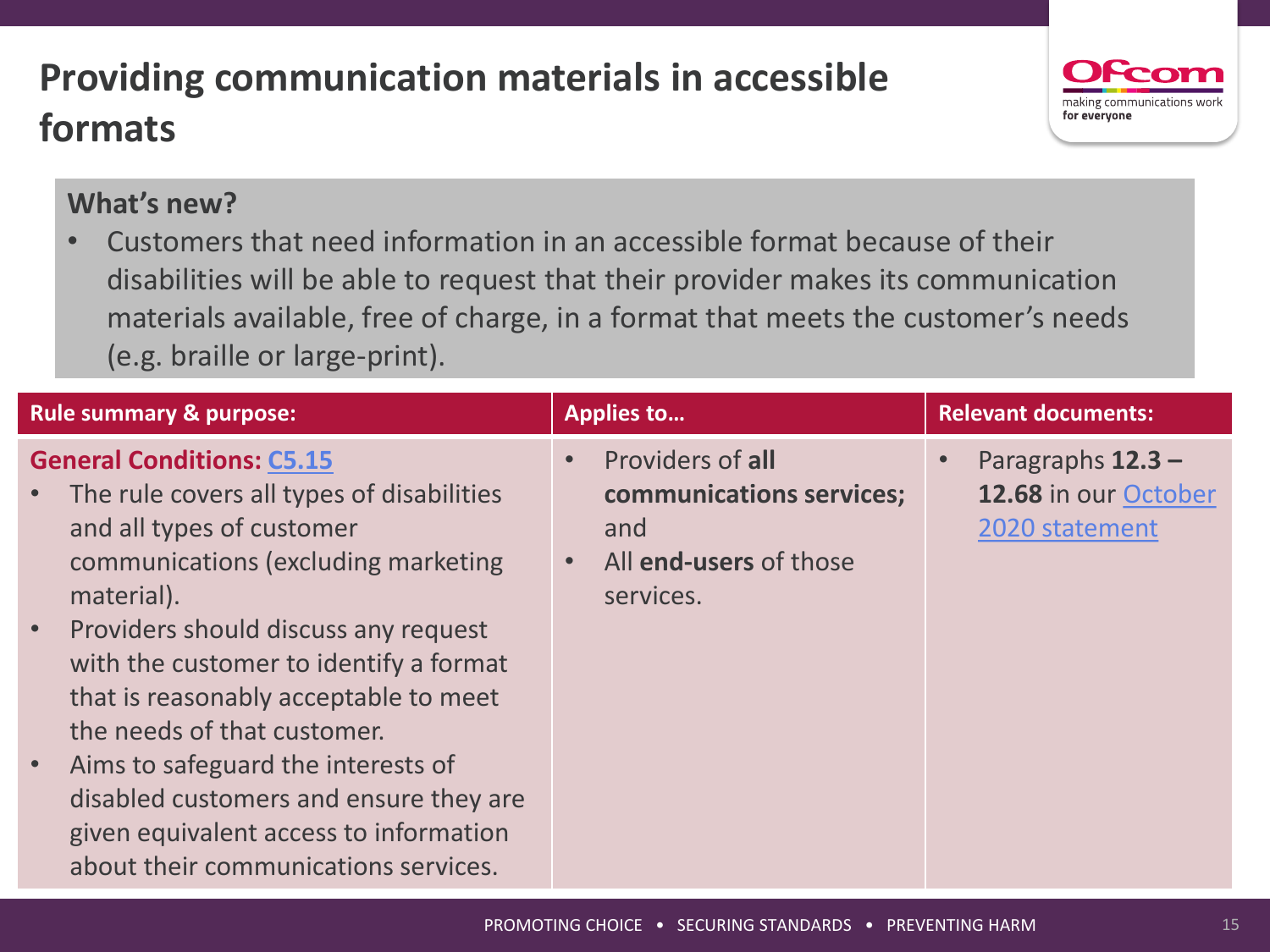

# **From 17 June 2022**

PROMOTING CHOICE • SECURING STANDARDS • PREVENTING HARM 16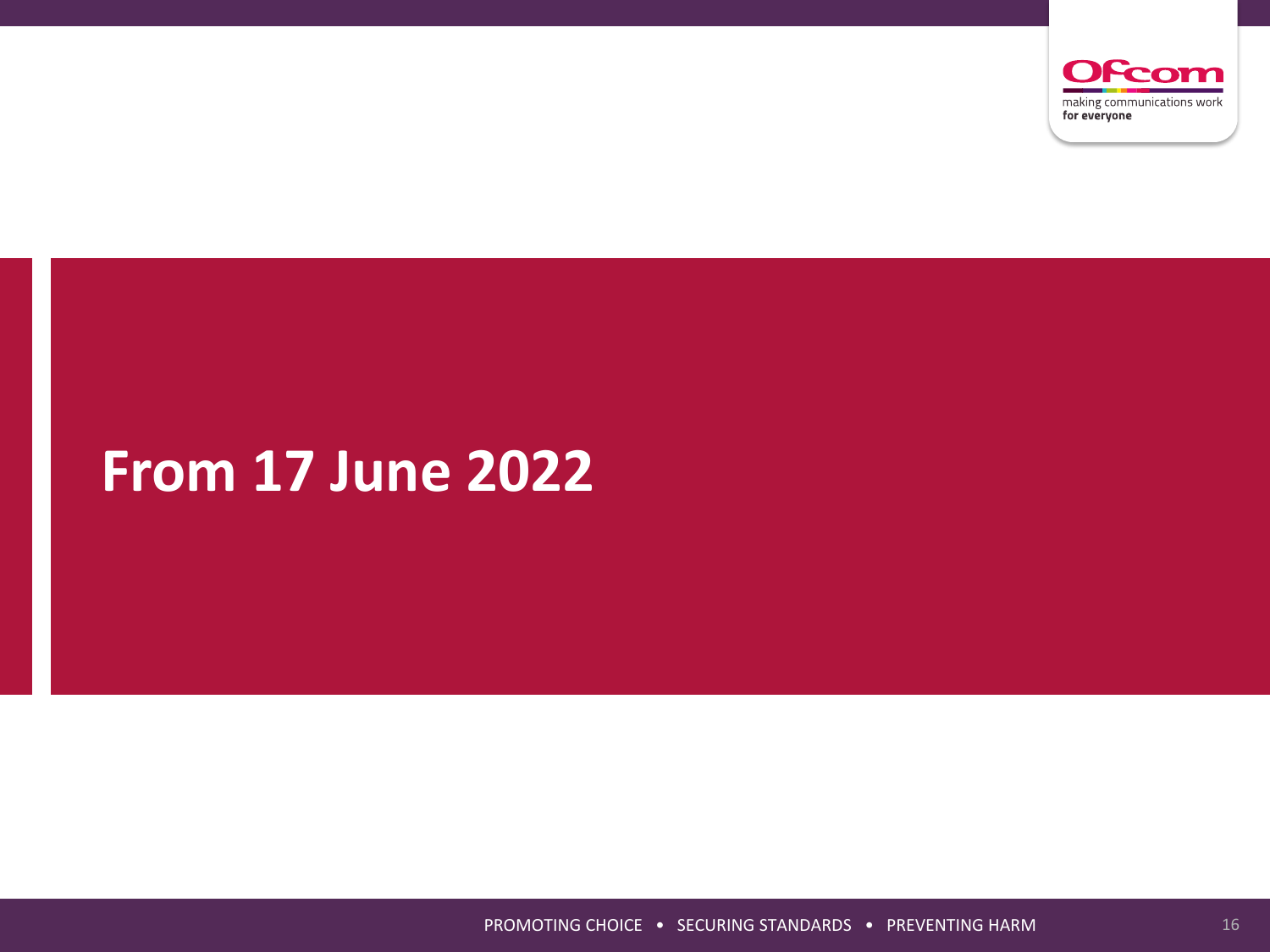### **Summary – June 2022 changes**



| Areas of new or amended rules                       | <b>Relevant GCs</b>     | <b>Link to new GCs</b>                                                               |  |
|-----------------------------------------------------|-------------------------|--------------------------------------------------------------------------------------|--|
| <b>Contract summary and information</b>             | $C1.3 - C1.7$ & $C5.16$ | <b>Annex 4: Revised General Conditions</b><br>(unofficial consolidated version) June |  |
| <b>Contract modifications and rights to</b><br>exit | $C1.14 - C1.20$         | 2022 (ofcom.org.uk)                                                                  |  |
| <b>Emergency video relay</b>                        | $C5.11 - C5.12$         | Annex 2: Emergency video relay<br>statement                                          |  |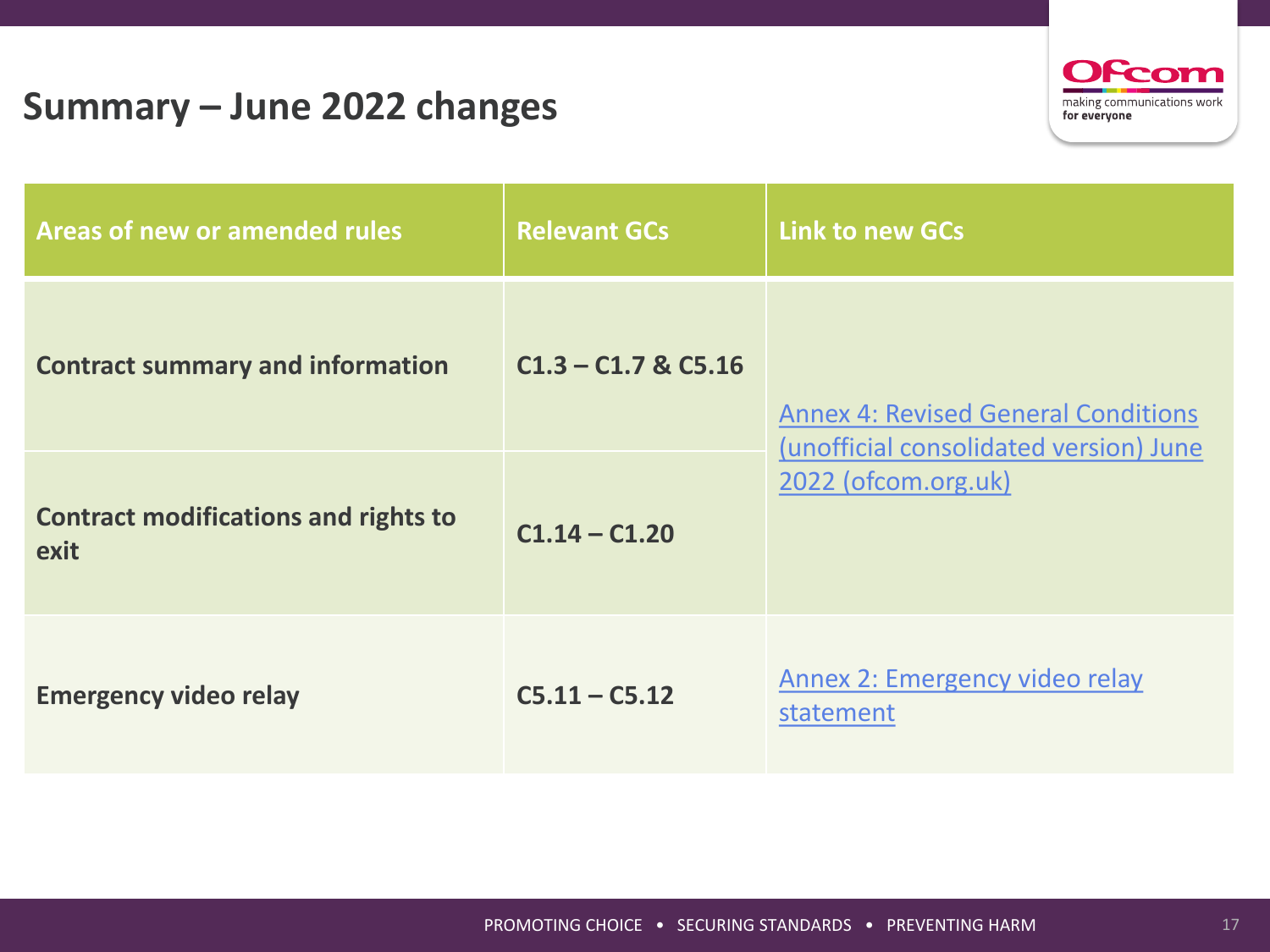## **Contract summary and information**



#### **What's new?**

Customers must be provided with a short summary of the main contract terms and a more detailed set of contract information, in writing, before entering into a contract. Customers with disabilities can also request to receive these documents in an accessible format.

| <b>Rule summary &amp; purpose:</b>                                                                                                                                                                                                                                                                                                                                                                                                                                                                                                                                                                                                                                                                           | <b>Applies to</b>                                                                                                                                                                                                                                                                                                                                                                | <b>Relevant documents:</b>                                                                                                                                                                         |
|--------------------------------------------------------------------------------------------------------------------------------------------------------------------------------------------------------------------------------------------------------------------------------------------------------------------------------------------------------------------------------------------------------------------------------------------------------------------------------------------------------------------------------------------------------------------------------------------------------------------------------------------------------------------------------------------------------------|----------------------------------------------------------------------------------------------------------------------------------------------------------------------------------------------------------------------------------------------------------------------------------------------------------------------------------------------------------------------------------|----------------------------------------------------------------------------------------------------------------------------------------------------------------------------------------------------|
| General Conditions: C1.3 - C1.7 & C5.16<br>Before they are bound by a contract,<br>customers must receive a detailed set of<br>contract information (see list in the Annex to<br>C1), in a clear and comprehensible manner and<br>on a durable medium.<br>Customers must also receive a one page (or<br>$\bullet$<br>three page for bundles) contract summary in<br>writing in a specified template. Customers can<br>only give consent to enter into a contract once<br>they have received the contract summary.<br>Aimed at ensuring customers are given clear<br>$\bullet$<br>information about their communications<br>services before they enter into a contract to<br>help them make informed choices. | Providers of all<br>communication services<br>(excluding machine to<br>machine);<br>Customers who are<br><b>Consumers, and Micro</b><br><b>Enterprise, Small</b><br><b>Enterprise and Not for</b><br><b>Profit Customers (unless)</b><br>they have expressly<br>agreed otherwise); and<br>The requirement to<br>provide a contract<br>summary also applies to<br><b>Bundles.</b> | Section 5 of our<br>$\bullet$<br>October 2020<br>statement<br>Paragraphs A11.9<br>$\bullet$<br>$-$ A11.41 of our<br>C1 guidance.<br>Template for the<br>contract summary<br>is here as<br>amended. |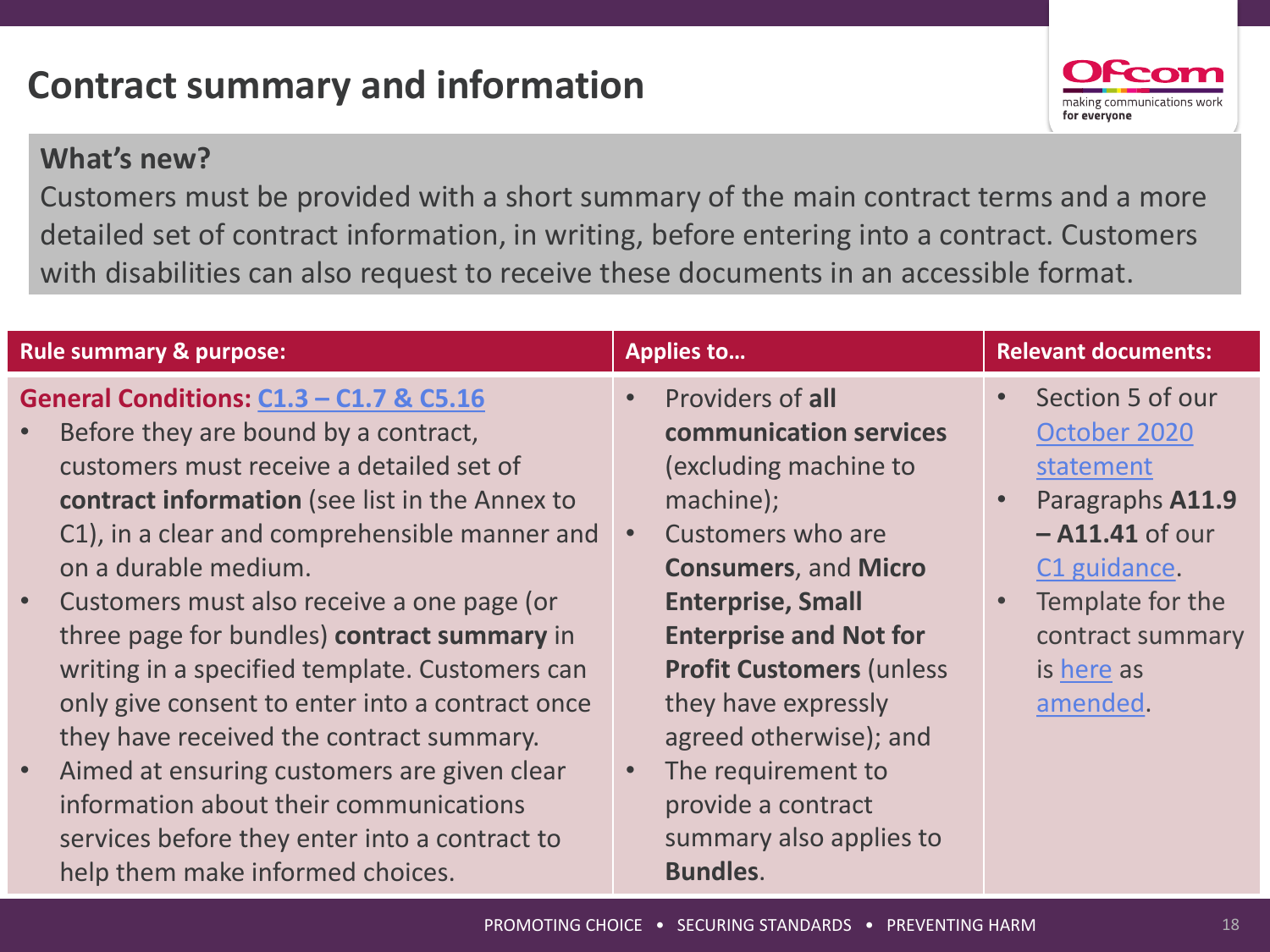# **Contract modifications and rights to exit**



#### **What's new?**

The existing contract modification rules are being extended to include:

- any changes to the agreed contract terms that are not to the customer's benefit; and
- any contracts forming part of a bundle.

which are not beneficial to them.

| <b>Rule summary &amp; purpose:</b>                                                                                                                                                                                                                                                                                                                                                                                                                                                                                                                                                                                                                                                                  | <b>Applies to</b>                                                                                                                                                                                                                                                                                                          | <b>Relevant documents:</b>                                                                                                                                                                                       |
|-----------------------------------------------------------------------------------------------------------------------------------------------------------------------------------------------------------------------------------------------------------------------------------------------------------------------------------------------------------------------------------------------------------------------------------------------------------------------------------------------------------------------------------------------------------------------------------------------------------------------------------------------------------------------------------------------------|----------------------------------------------------------------------------------------------------------------------------------------------------------------------------------------------------------------------------------------------------------------------------------------------------------------------------|------------------------------------------------------------------------------------------------------------------------------------------------------------------------------------------------------------------|
| General Conditions: C1.14 - C1.20<br>Customers must be given one month's notice<br>$\bullet$<br>of any contract changes not to their benefit,<br>and at the same time be given a right to exit<br>those contracts without paying extra<br>charges. Specific rules apply for mobile<br>handset charges.<br>Notice must be given on a durable medium<br>$\bullet$<br>and in a clear and comprehensible manner.<br>Where a customer decides to exit, their<br>$\bullet$<br>contract must be terminated from the day<br>before the change comes into effect (unless<br>the customer agrees otherwise).<br>These rules are aimed at protecting<br>$\bullet$<br>customers from changes to their contracts | Providers of all<br>$\bullet$<br>communication services;<br>All end-users of those<br>services (except for<br>machine to machine<br>services where it is limited<br>to customers who are<br><b>Consumers, and Micro</b><br>Enterprise, Small<br><b>Enterprise and Not for</b><br>Profit Customers); and<br><b>Bundles.</b> | Section 8 of our<br>$\bullet$<br>October 2020<br>statement<br>Paragraphs A11.81<br>$\bullet$<br>$-$ A11.116 of our C1<br>guidance; and<br>also published<br>additional relevant<br>guidance (see next<br>slide). |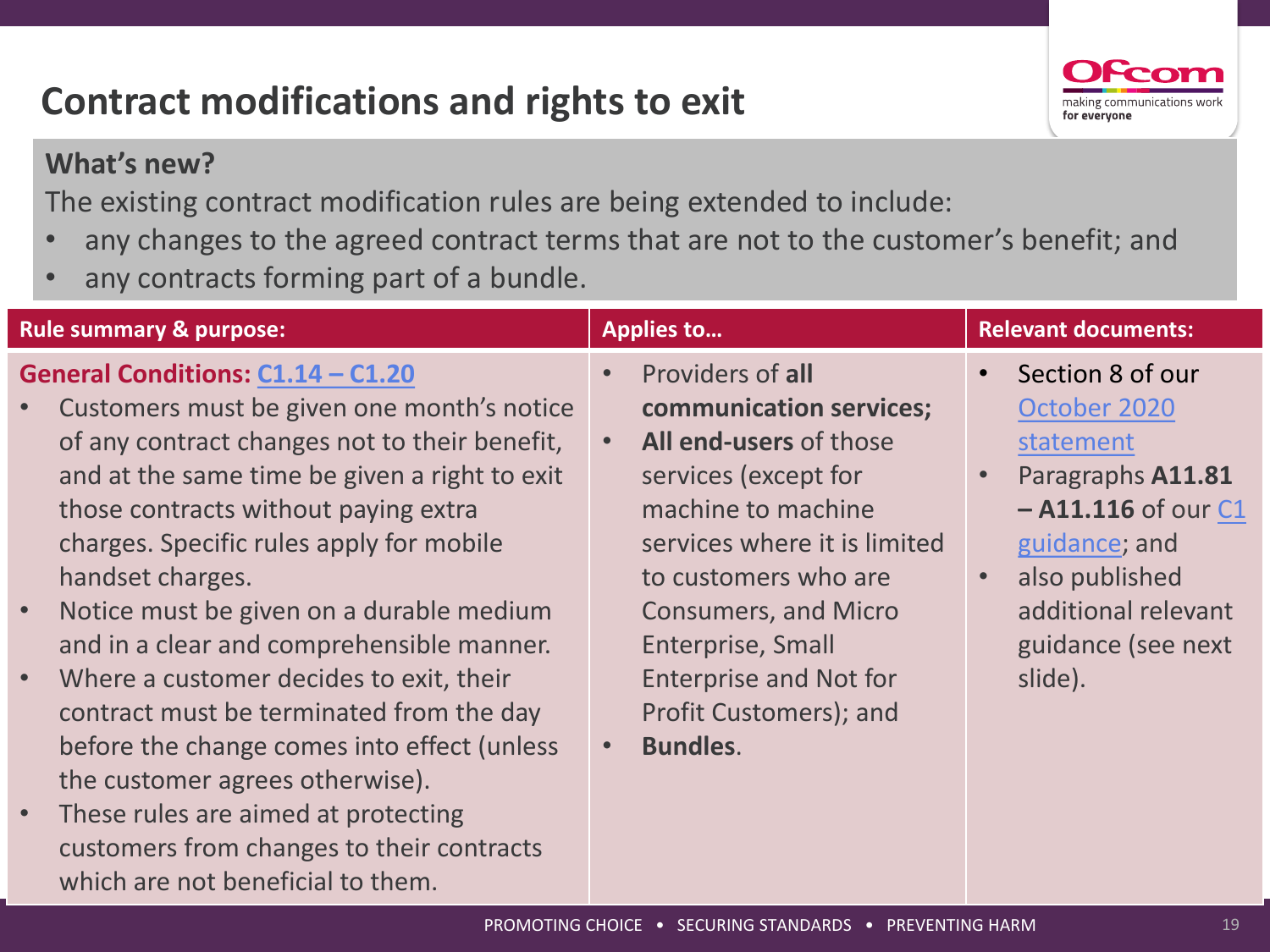# **New guidance on price variation clauses**

#### **What's new?**

In our new C1 guidance we explain:

- Providers should only use price variation clauses (i.e. those which specify that the customer's monthly price will increase by a defined amount at a specified time) where there is reasonable grounds to do so; and
- Providers using such clauses with reference to inflation should set out an example of how an inflation increase will impact the customer's monthly price.

| <b>Guidance summary:</b> |                                                                                                                                                                                                                                                                                                                                                    | <b>Relevant GCs &amp; documents:</b> |                                                                                                               |
|--------------------------|----------------------------------------------------------------------------------------------------------------------------------------------------------------------------------------------------------------------------------------------------------------------------------------------------------------------------------------------------|--------------------------------------|---------------------------------------------------------------------------------------------------------------|
|                          | Where a contract specifies that the advertised monthly price will increase<br>at a certain time by an amount linked to an inflation index (e.g. RPI or CPI),<br>providers should include an example estimate of the impact on the<br>customers future monthly price.<br>Providers using such clauses are not required to give customers a right to |                                      | $C1.3 - C1.7$ (slide 18);<br>$C1.14 - C1.20$ (slide<br>$19$ :<br>paragraphs A11.22 -<br>A11.27, and A11.102 - |
|                          | exit under GC C1.14-20, provided the clause is made sufficiently<br>transparent and prominent to the customer when entering the contract.<br>Providers should only use such clauses where there is reasonable<br>justification on practical grounds.                                                                                               |                                      | A11.105 of the C1<br>Guidance; and<br><b>Published letter in</b><br>relation to price                         |
|                          | We published a separate letter indicating that there may be reasonable<br>grounds for using such clauses in relating to roaming charges, and setting<br>out details of our expectations for how they might be used in these<br>circumstances.                                                                                                      |                                      | variation clauses for<br>roaming charges.                                                                     |